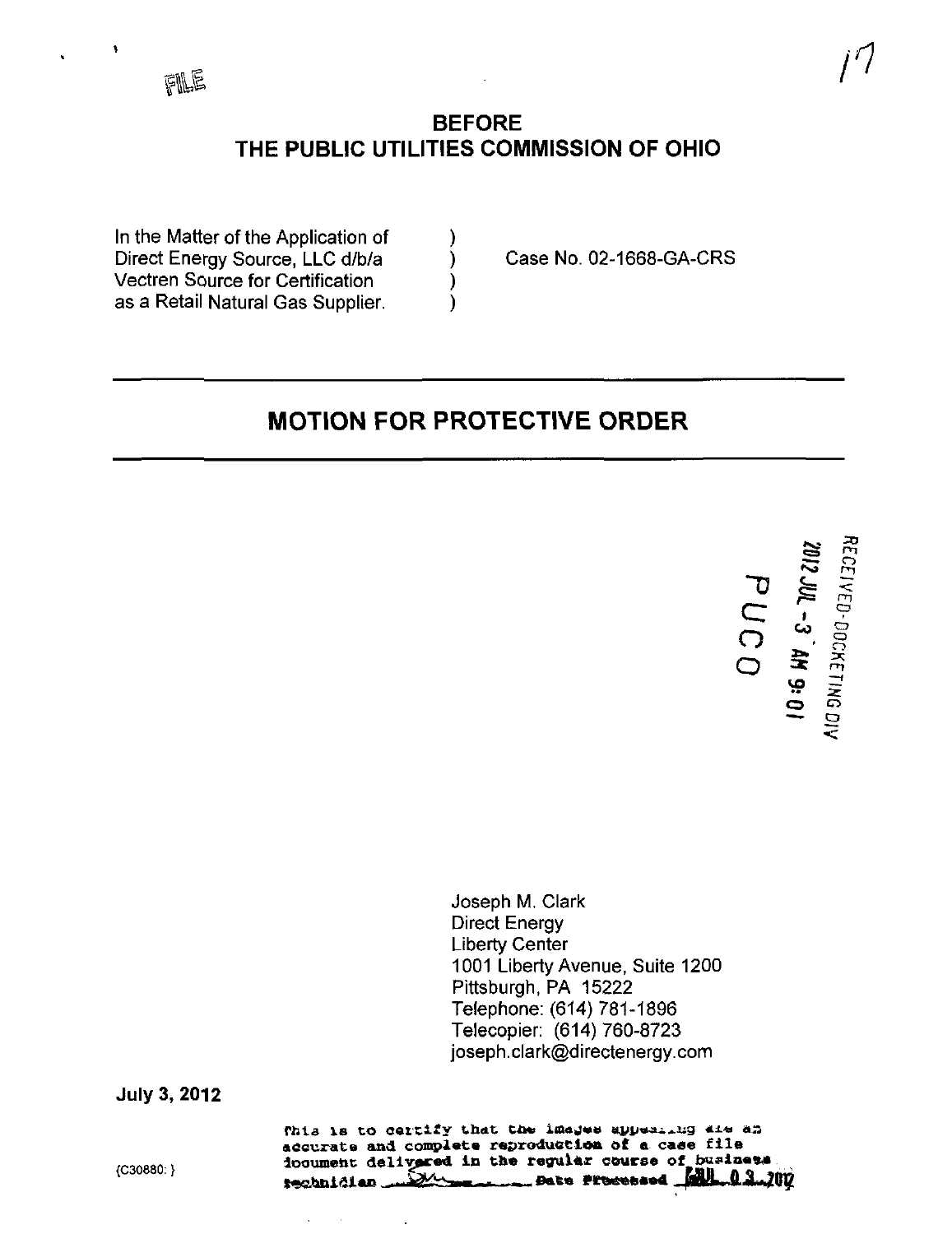## BEFORE THE PUBLIC UTILITIES COMMISSION OF OHIO

In the Matter of the Application of  $\qquad \qquad$  ) Direct Energy Source, LLC d/b/a (b) Case No. 02-1668-GA-CRS Vectren Source for Certification ) as a Retail Natural Gas Supplier.

## MOTION FOR PROTECTIVE ORDER

Pursuant to the provisions of Rule 4901-1-24(0) of the Ohio Administrative Code ("O.A.C."), Direct Energy Source, LLC d/b/a Vectren Source ("Direct Energy Source") respectfully moves the Public Utilities Commission of Ohio ("Commission") to issue a protective order to protect the confidentiality of and prohibit the disclosure of certain documents filed simultaneously with this motion in the above-captioned docket. The documents in Exhibits C-4 Financial Arrangements ("Exhibit C-4") and C-5 Forecasted Financial Statements ("Exhibit C-5"), contain competitively sensitive and highly proprietary business financial information comprising of trade secrets. These documents have been clearly marked as confidential and are hereby filed under seal, separate from the remainder of the materials filed concurrently with this Motion for Protective Order.

The grounds for the instant Motion are set forth in the attached Memorandum in Support.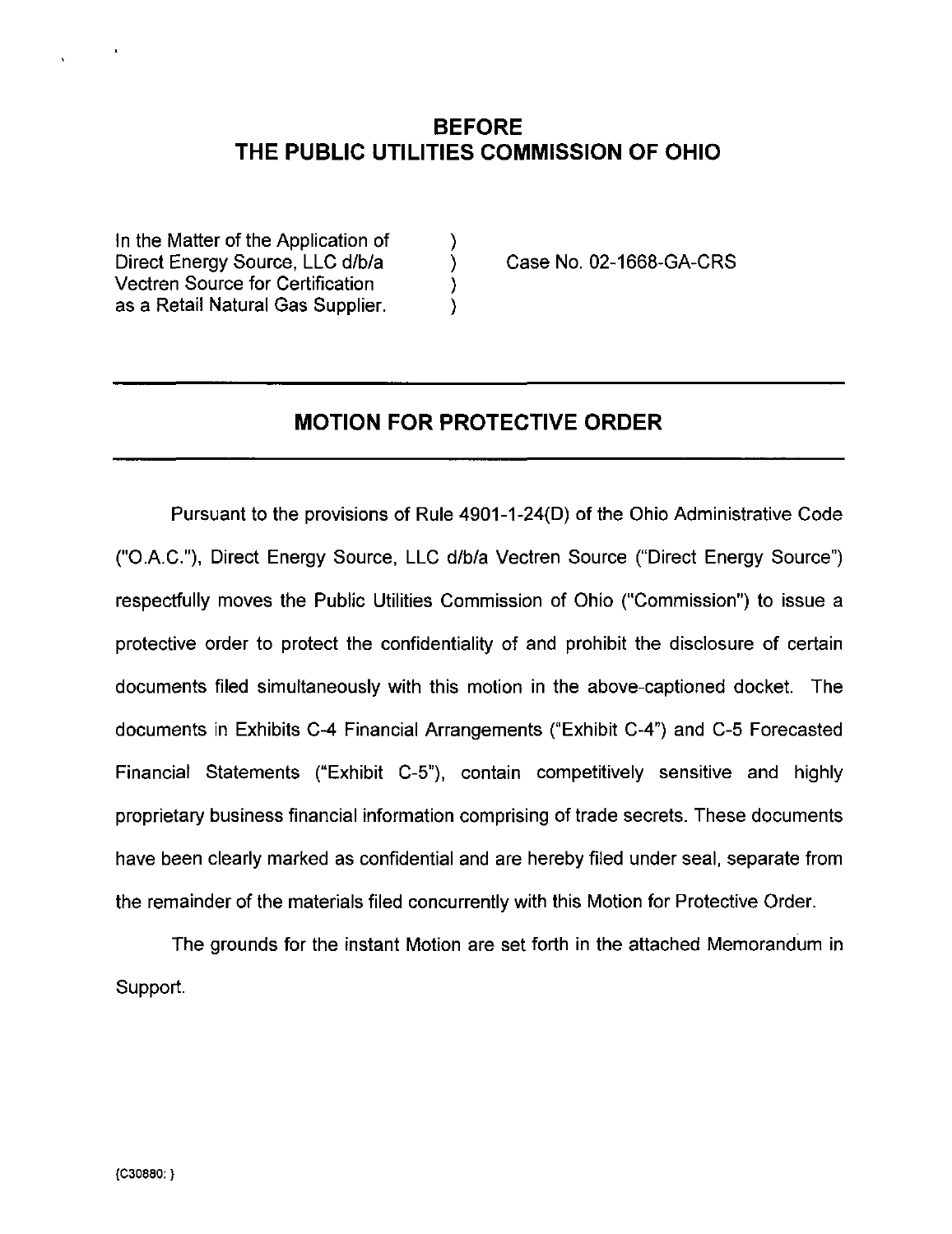Respectfully submitted,

Joseph M. Clark Direct Energy Liberty Center 1001 Liberty Avenue, Suite 1200 Pittsburgh, PA 15222 Telephone: (614) 781-1896 Telecopier: (614) 760-8723 [joseph.clark@directenergy.com](mailto:joseph.clark@directenergy.com) 

 $\label{eq:2.1} \frac{1}{\sqrt{2\pi}}\left(\frac{1}{\sqrt{2\pi}}\right)^{1/2}\frac{1}{\sqrt{2\pi}}\left(\frac{1}{\sqrt{2\pi}}\right)^{1/2}$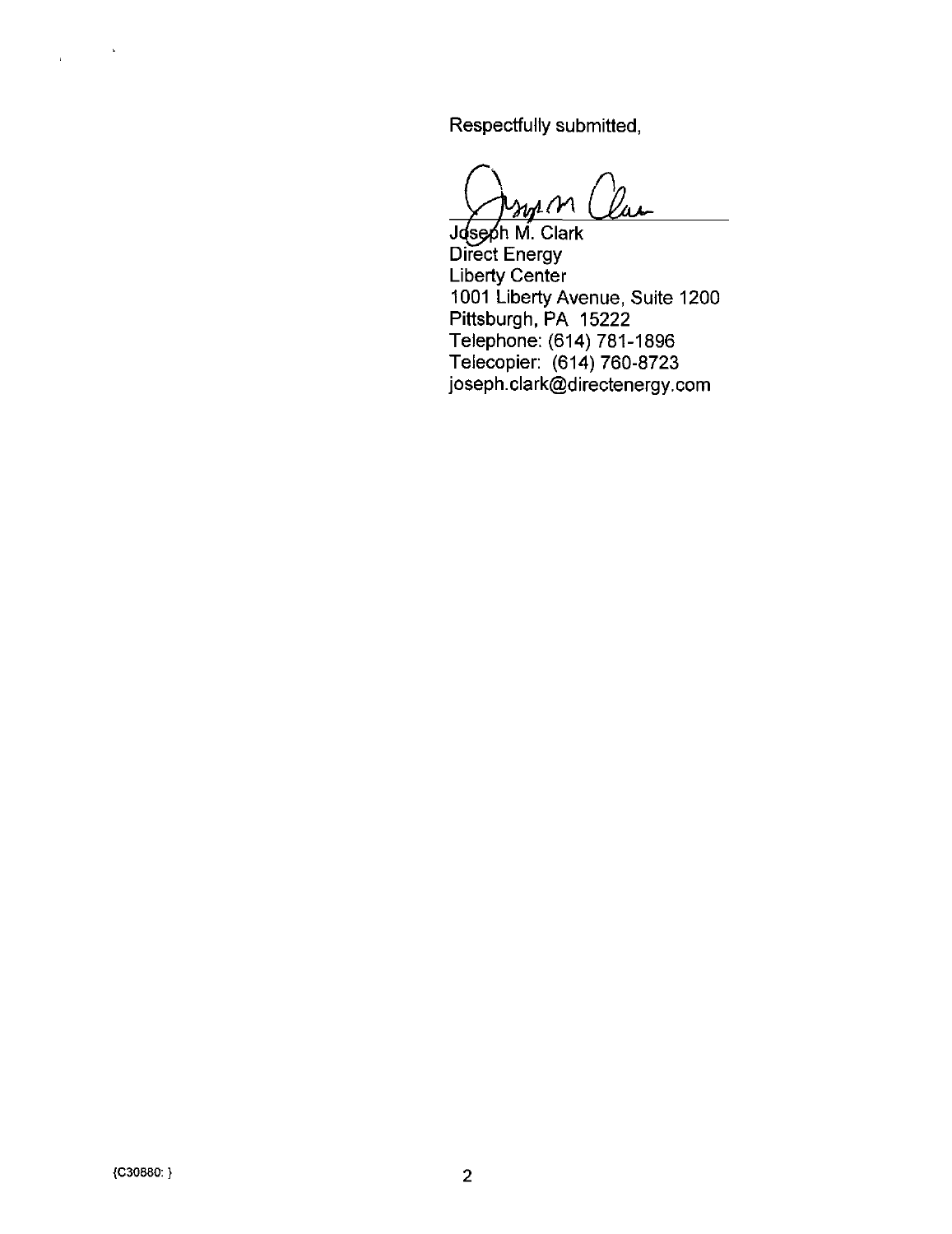## BEFORE THE PUBLIC UTILITIES COMMISSION OF OHIO

In the Matter of the Application of ) Direct Energy Source, LLC d/b/a (a) Case No. 02-1668-GA-CRS Vectren Source for Certification ) as a Retail Natural Gas Supplier.

### MEMORANDUM IN SUPPORT

On June 12, 2012, Direct Energy Source filed its Renewal Certification Application for Competitive Retail Natural Gas Suppliers ("CRNGS"). The Application contains all of the required information and materials in accordance with the Commission's Renewal Certification Filing Instructions for Competitive Retail Natural Gas Suppliers and Rule 4901-1-24, O.A.C. As part of the Application materials, the Commission requested information regarding Direct Energy Source's financial arrangements (Exhibit C-4) and forecasted financial statements (Exhibit C-5). In its June 12, 2012 filing, Direct Energy Source submitted Exhibits C-4 and C-5 under seal because the documents contain competitively sensitive and highly proprietary business financial information, which require confidential treatment.

Commission Staff ("Staff') subsequently contacted Direct Energy Source, LLC and requested additional information related to Exhibits C-4 and C-5 as well as credit ratings (Exhibit C-6). Direct Energy Source is providing updated information pursuant to Staffs requests. Direct Energy Source provides the confidential versions of Exhibits C-4

3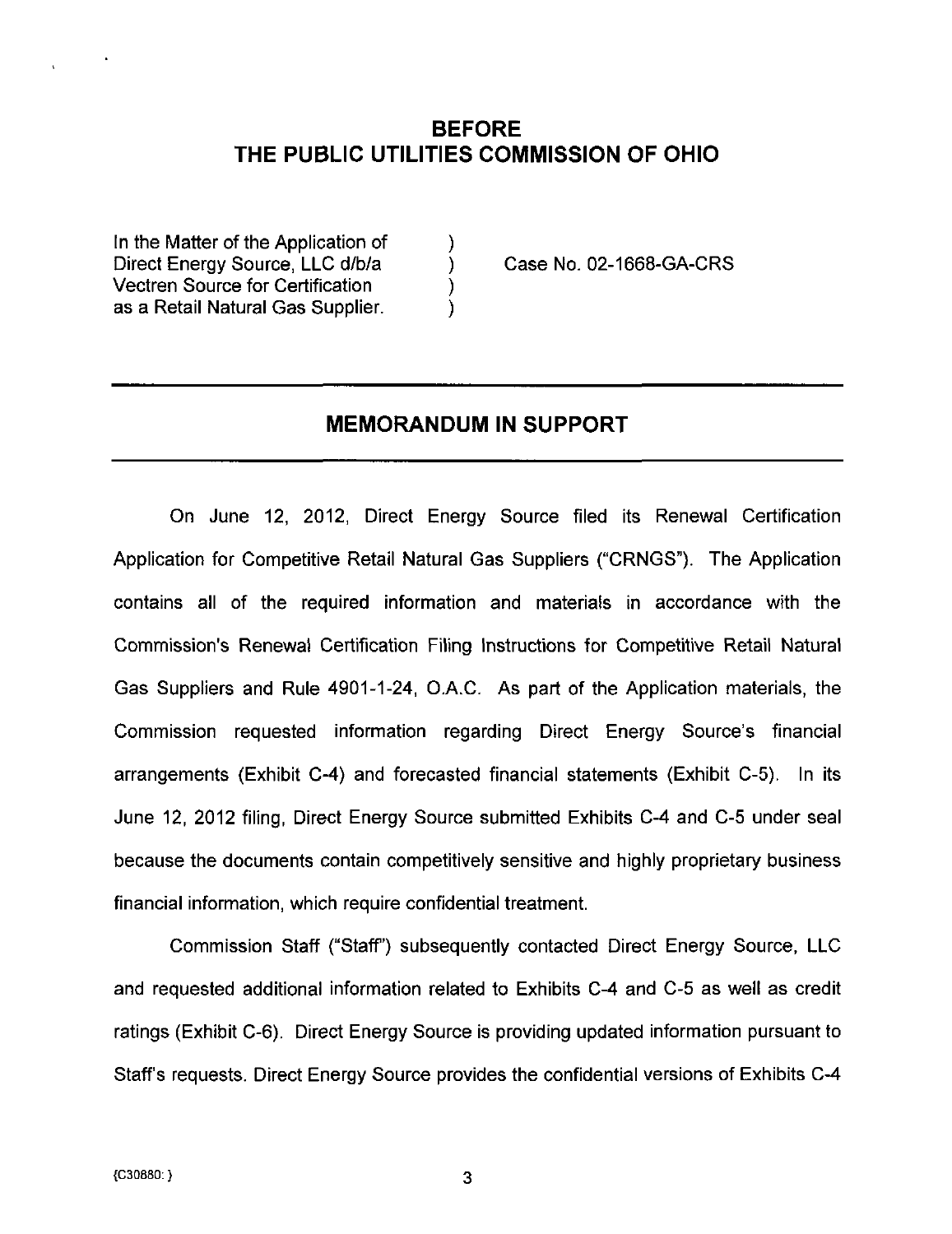and C-5 with the additional updates under seal, pursuant to this Motion for Protective Order, and requests that the Commission maintain the confidential nature of these documents and the information contained therein as well as protect the documents from public disclosure.

Of note, the Commission previously granted protective treatment of Exhibits C-4 and C-5 in each of Direct Energy Source's previous certification/recertification applications.<sup>1</sup> Direct Energy Source respectfully requests the Commission again grant protective treatment of Exhibits C-4 and C-5 for the reasons explained below, as previously recognized by the Commission in this docket as well as the licensure dockets of many other CRNGS providers.

Rule 4901-1-24(D), O.A.C., provides for the issuance of an order that is necessary to protect the confidentiality of information contained in documents filed at the Commission to the extent that state and federal law prohibit the release of such information and where non-disclosure of the information is not inconsistent with the purposes of Title 49 of the Revised Code ("R.C."). State law recognizes the need to protect information that is confidential in nature, as is the information contained in Exhibits C-4, and C-5. Section 4929.23(A), R.C., specifically permits the Commission to

 $\cdot$ 

4

<sup>^</sup> See In the Matter of the Applications of the Following Entities for a Certificate to Provide Competitive Retail Natural Gas Service in Ohio, PUCO Case Nos. 02-1654-GA-CRS, et ai, Entry at 3 (July 14, 2003); In the Matter of the Applications of Vectren Retail, LLC, d/b/a as Vectren Source, et ai., for Certification as Retail Natural Gas Suppliers in the State of Ohio, PUCO Case Nos. 02-1668-GA-CRS, et ai. Entry at 3 (August 11, 2004); /n the Matter of the Application of Vectren Retail, LLC, d/b/a Vectren Source for Certification as a Retail Natural Gas Supplier, PUCO Case No. 02-1668-GA-CRS, Entry at 3 (August 11, 2006); In the Matter of the Application of Vectren Retail, LLC, d/b/a Vectren Source for Certification as a Retail Natural Gas Supplier, PUCO Case No. 02-1668-GA-CRS, Entry at 4-5 (January 8, 2007); In the Matter of the Application of Vectren Retail, LLC. d/b/a Vectren Source for Certification as a Retail Natural Gas Supplier, PUCO Case No. 02-1668-GA-CRS, Entry at 4 (July 18, 2008); In the Matter of the Application of Vectren Retail, LLC, d/b/a Vectren Source for Certification as a Retail Natural Gas Supplier, PUCO Case No. 02-1668-GA-CRS, Entry at 3 (July 19, 2010).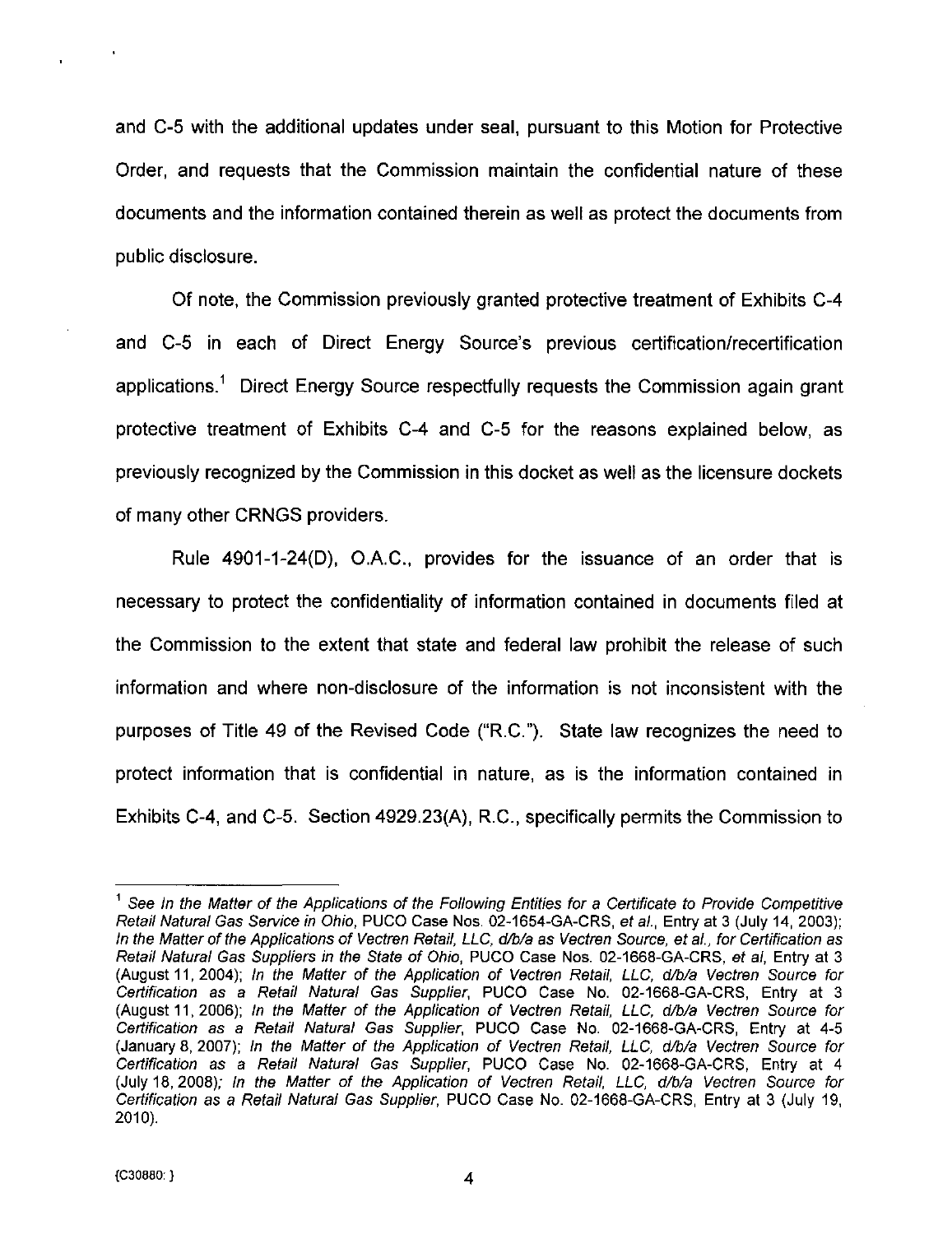grant confidentiality to competitive information. $^2$  Sections 4901.12 and 4905.07, R.C., facilitate the protection of trade secrets in the Commission's possession. $<sup>3</sup>$  Sections</sup> 4901.12 and 4905.07, R.C., reference Section 149.43, R.C., and therefore incorporate the provision that excepts from the public record information and records of which the release is prohibited by law.<sup>4</sup> State law prohibits the release of information meeting the definition of a trade secret. Additionally, non-disclosure of the information will not impair the purposes of Title 49 as the Commission and its Staff will have full access to the requested information in order to complete their review process.

The documents and information contained in Exhibits C-4 and C-5 are comprised

of competitively sensitive and highly proprietary business financial information falling

within the statutory characterization of a trade secret as defined by Section 1333.61(D),

R.C. The definition of trade secret contained in Section 1333.61(D), R.C., is as follows:

"Trade secret" means information, including the whole or any portion or phase of any scientific or technical information, design, process, procedure, formula, pattern, compilation, program, device, method, technique, or improvement, or any business information or plans, financial information, or listing of names, addresses, or telephone numbers, that satisfies both of the following:

 $2$  Section 4929.23(A), R.C., provides: "A retail natural gas supplier or governmental aggregator subject to certification under section 4929.20 of the Revised Code shall provide the public utilities commission with such information, regarding a competitive retail natural gas service for which it is subject to certification, as the commission considers necessary to carry out sections 4929.20 to 4929.24 of the Revised Code. The commission shall take such measures as it considers necessary to protect the confidentiality of any such information."

 $3$  Section 4901.12, R.C., provides: "Except as otherwise provided in section 149.43 of the Revised Code and as consistent with the purposes of Title XLIX [49] of the Revised Code, all proceedings of the public utilities commission and all documents and records in its possession are public records."

Section 4905.07, R.C, provides: "Except as provided in section 149.43 of the Revised Code and as consistent with the purposes of Title XLIX [49] of the Revised Code, all facts and information in the possession of the public utilities commission shall be public, and all reports, records, files, books, accounts, papers, and memorandums of every nature in its possession shall be open to inspection by interested parties or their attorneys."

 $*$  Section 149.43(A)(1)(v), R.C., provides in part: "'Public record' does not mean records the release of which is prohibited by state or federal law."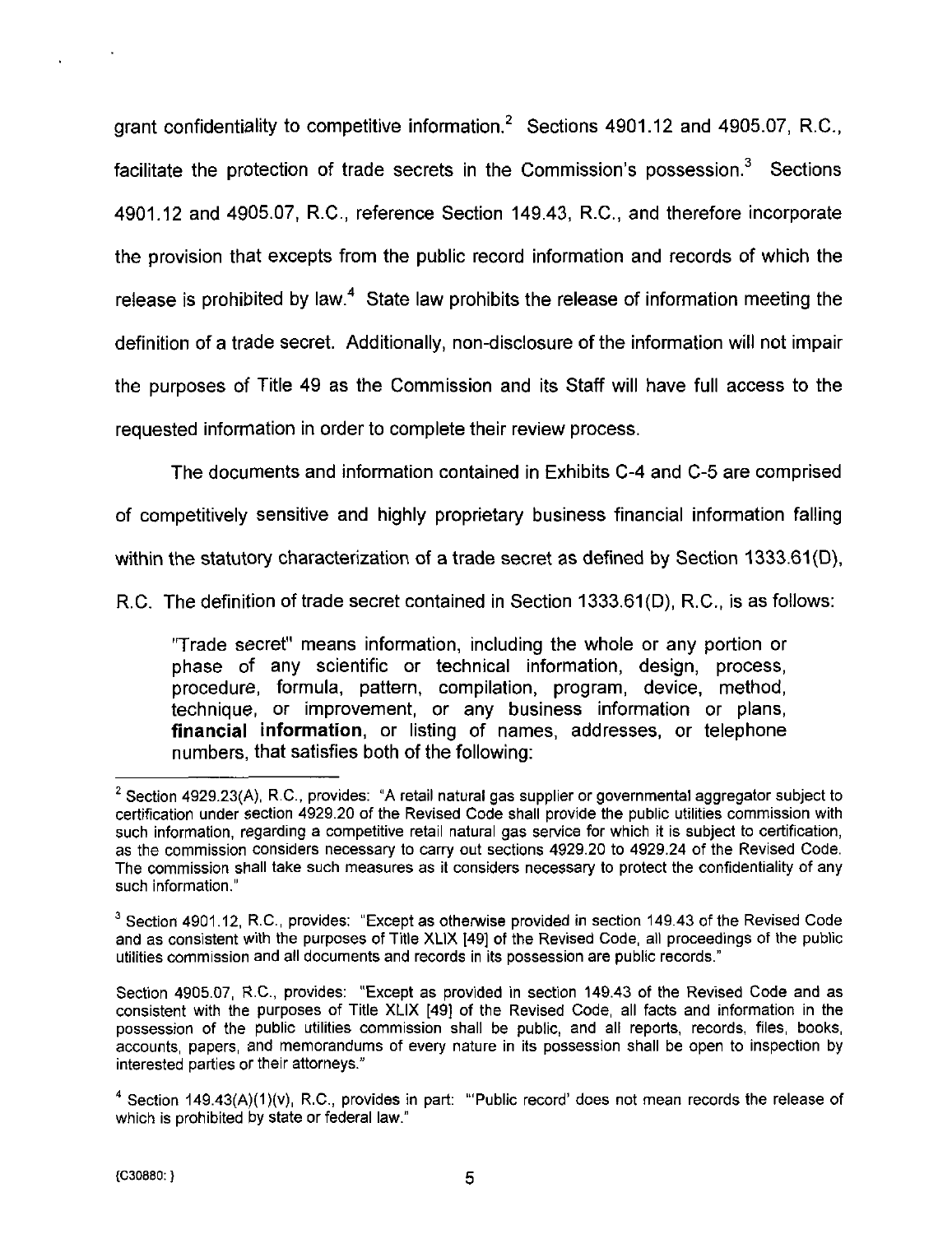(1) It derives independent economic value, actual or potential, from not being generally known to, and not being readily ascertainable by proper means by, other persons who can obtain economic value from its disclosure or use.

(2) It is the subject of efforts that are reasonable under the circumstances to maintain its secrecy.

Section 1333.61(D), R.C. (emphasis added).

Financial arrangements and forecasted financial statements contain proprietary data and are confidential as trade secrets. Public disclosure of this information would jeopardize Direct Energy Source's business position in negotiations with other parties and its ability to compete. Direct Energy Source asserts that this information is not generally known by the public and is held in confidence in the normal course of business. The financial and business information in Exhibits C-4 and C-5 have independent economic value to Direct Energy Source's competitors and could be used against Direct Energy Source as it competes in Ohio's retail natural gas marketplace. Therefore, Direct Energy Source requests that the identified financial information contained in Exhibits C-4 and C-5, as submitted with this supplemental filing of additional information, be deemed to contain trade secrets, and thus, be treated as confidential by this Commission and its Staff.

WHEREFORE, Direct Energy Source respectfully requests that this Motion for Protective Order be granted for the reasons set forth herein.

6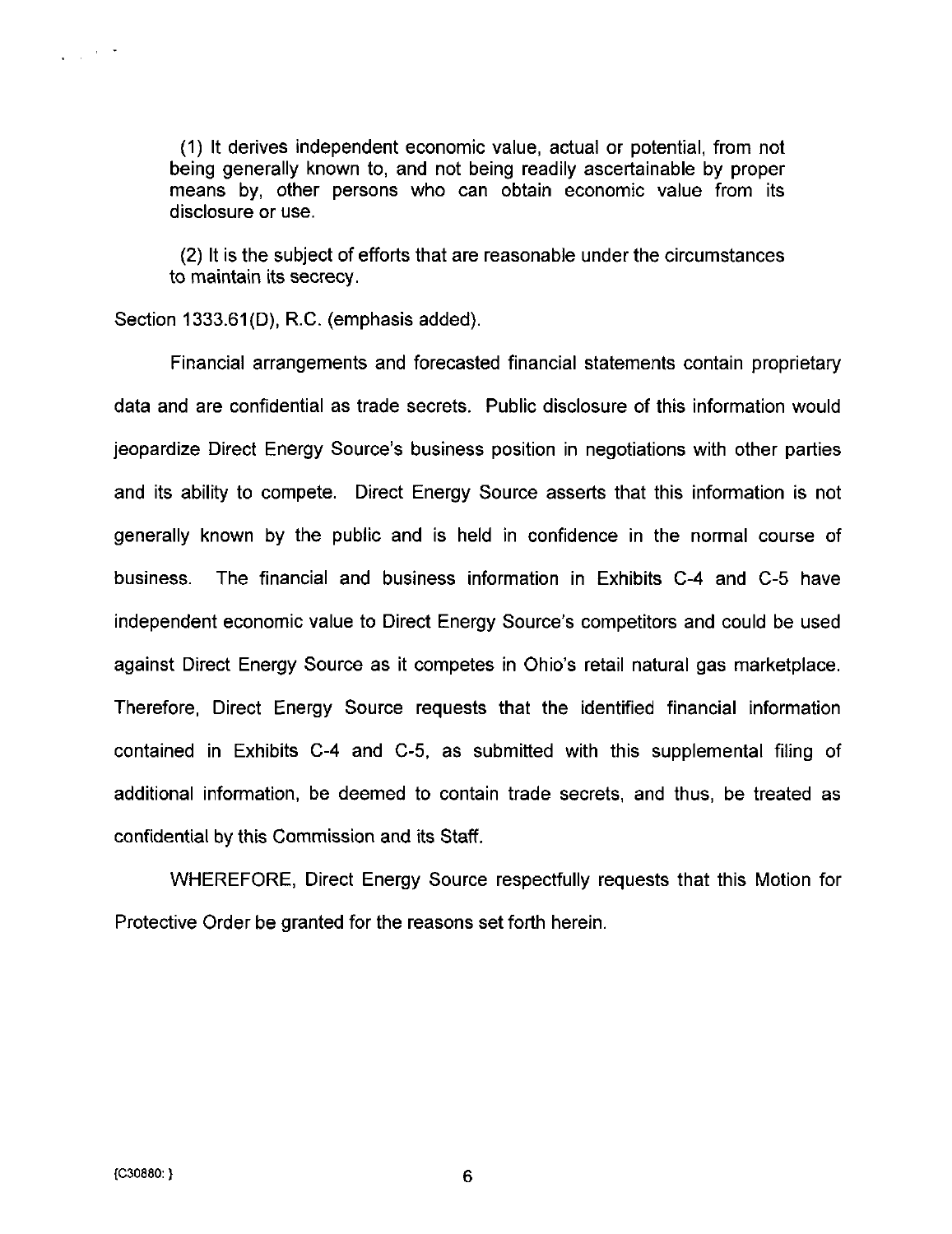Respectfully submitted.

Joseph M.<sup>V</sup>Clark Direct Energy Liberty Center 1001 Liberty Avenue, Suite 1200 Pittsburgh, PA 15222 Telephone: (614) 781-1896 Telecopier: (614) 760-8723 Joseph.clark@directenergy,com

 $\frac{1}{2} \left( \frac{1}{2} \right)^{2} \left( \frac{1}{2} \right)^{2} \frac{1}{2}$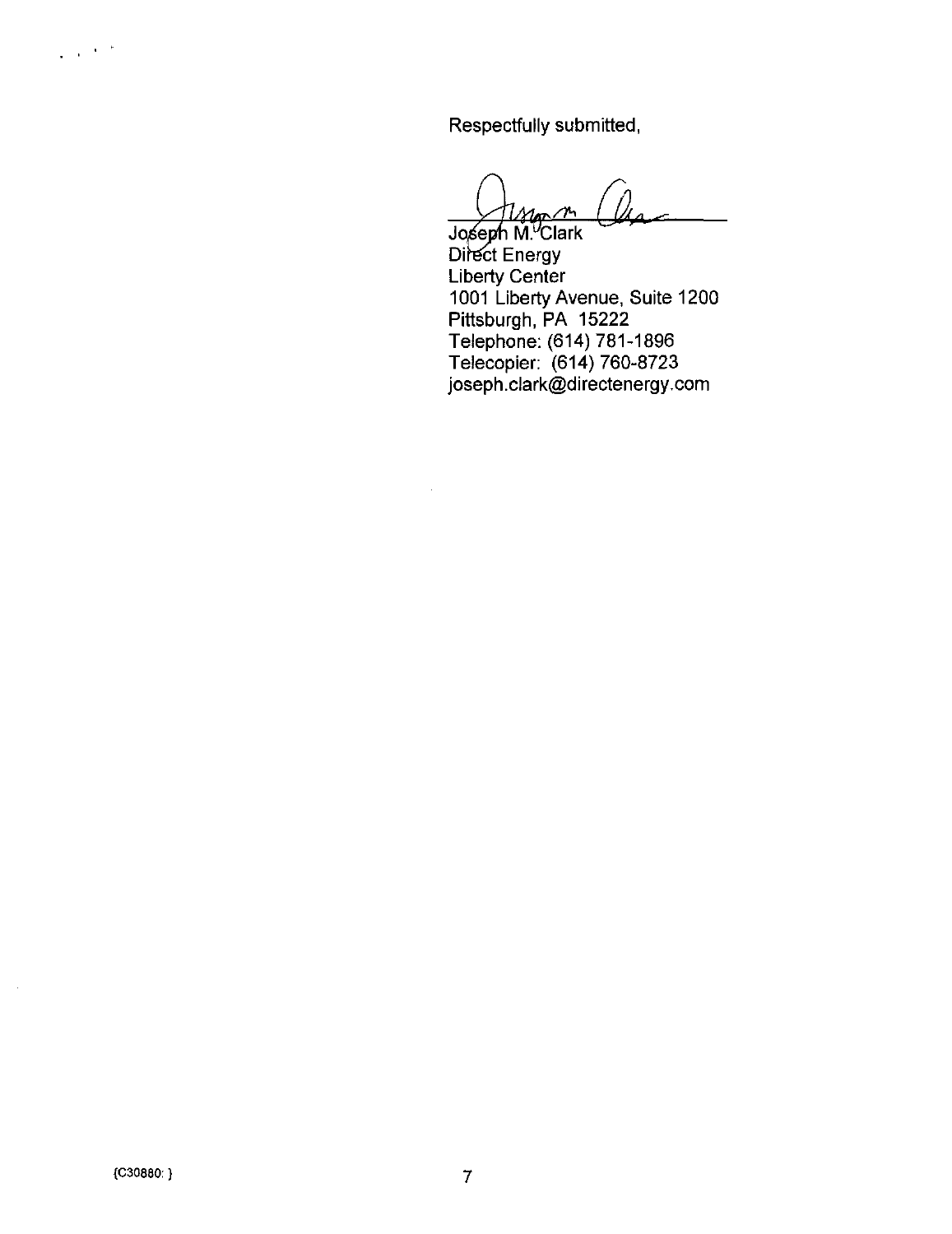Direct Energy Source, LLC

02-1448-GA-CRS

Exhibit C-4 Financial Arrangements

Public Version - Redacted

 $\label{eq:2} \mathcal{S}=\frac{1}{2}\sum_{i=1}^{N}\frac{1}{2}\sum_{i=1}^{N}\frac{1}{2}\sum_{i=1}^{N}\frac{1}{2}\sum_{i=1}^{N}\frac{1}{2}\sum_{i=1}^{N}\frac{1}{2}\sum_{i=1}^{N}\frac{1}{2}\sum_{i=1}^{N}\frac{1}{2}\sum_{i=1}^{N}\frac{1}{2}\sum_{i=1}^{N}\frac{1}{2}\sum_{i=1}^{N}\frac{1}{2}\sum_{i=1}^{N}\frac{1}{2}\sum_{i=1}^{N}\frac{1}{2}\sum_{i=1}^{N}\frac{1}{2}\sum_{i=1$ 

"D  $\overline{C}$ o  $\simeq$ (s»  $\boldsymbol{\Xi}$ r~ 1  $\tilde{\phantom{a}}$  $\mathbf{\ddot{x}}$ ې: 0 ا 3 3 m  $\Xi$ o o CD .x  $\frac{11}{26}$ 므

 $\prec$ 

 $\hat{\mathbf{a}}_n$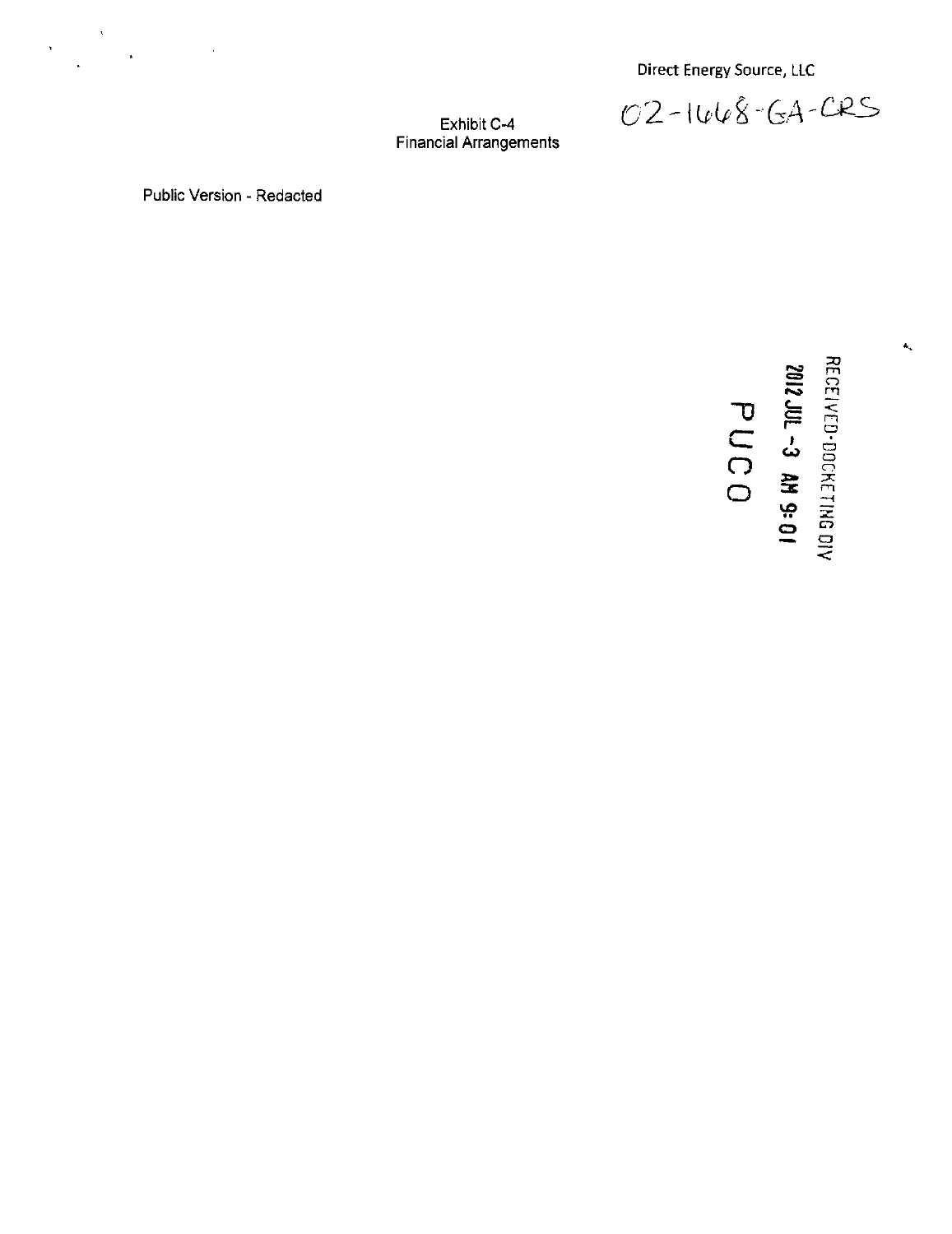#### Exhibit C-5 Forecasted Financial Statements

Public Version - Redacted

 $\sim$   $\sim$ 

 $\label{eq:2} \frac{1}{\sqrt{2}}\sum_{i=1}^N\frac{1}{\sqrt{2\pi}}\sum_{i=1}^N\frac{1}{\sqrt{2\pi}}\sum_{i=1}^N\frac{1}{\sqrt{2\pi}}\sum_{i=1}^N\frac{1}{\sqrt{2\pi}}\sum_{i=1}^N\frac{1}{\sqrt{2\pi}}\sum_{i=1}^N\frac{1}{\sqrt{2\pi}}\sum_{i=1}^N\frac{1}{\sqrt{2\pi}}\sum_{i=1}^N\frac{1}{\sqrt{2\pi}}\sum_{i=1}^N\frac{1}{\sqrt{2\pi}}\sum_{i=1}^N\frac{1}{$ 

 $\sim$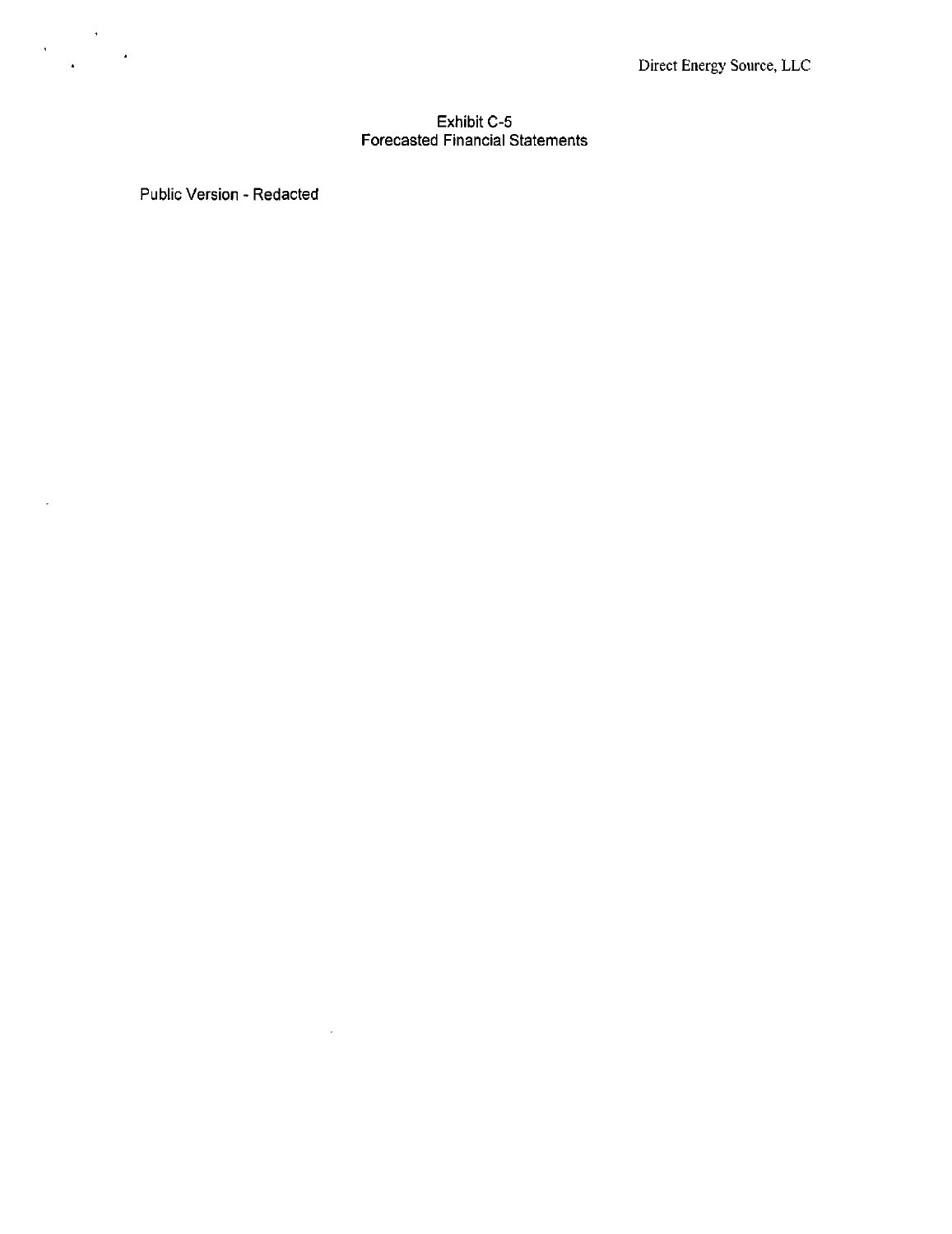#### Exhibit C-6 Credit Rating

Please see attached for Direct Energy Source, LLC dba Vectren Source's parent company Centrica, pic's Credit Rating from Moody's Investor Service.

Please note that no Direct Energy company (Including Direct Energy Source, LLC d/b/a Vectren Source) maintains a credit rating. All Direct Energy companies (Including Direct Energy Services, LLC) rely on the credit rating of the parent company, Centrica. pic.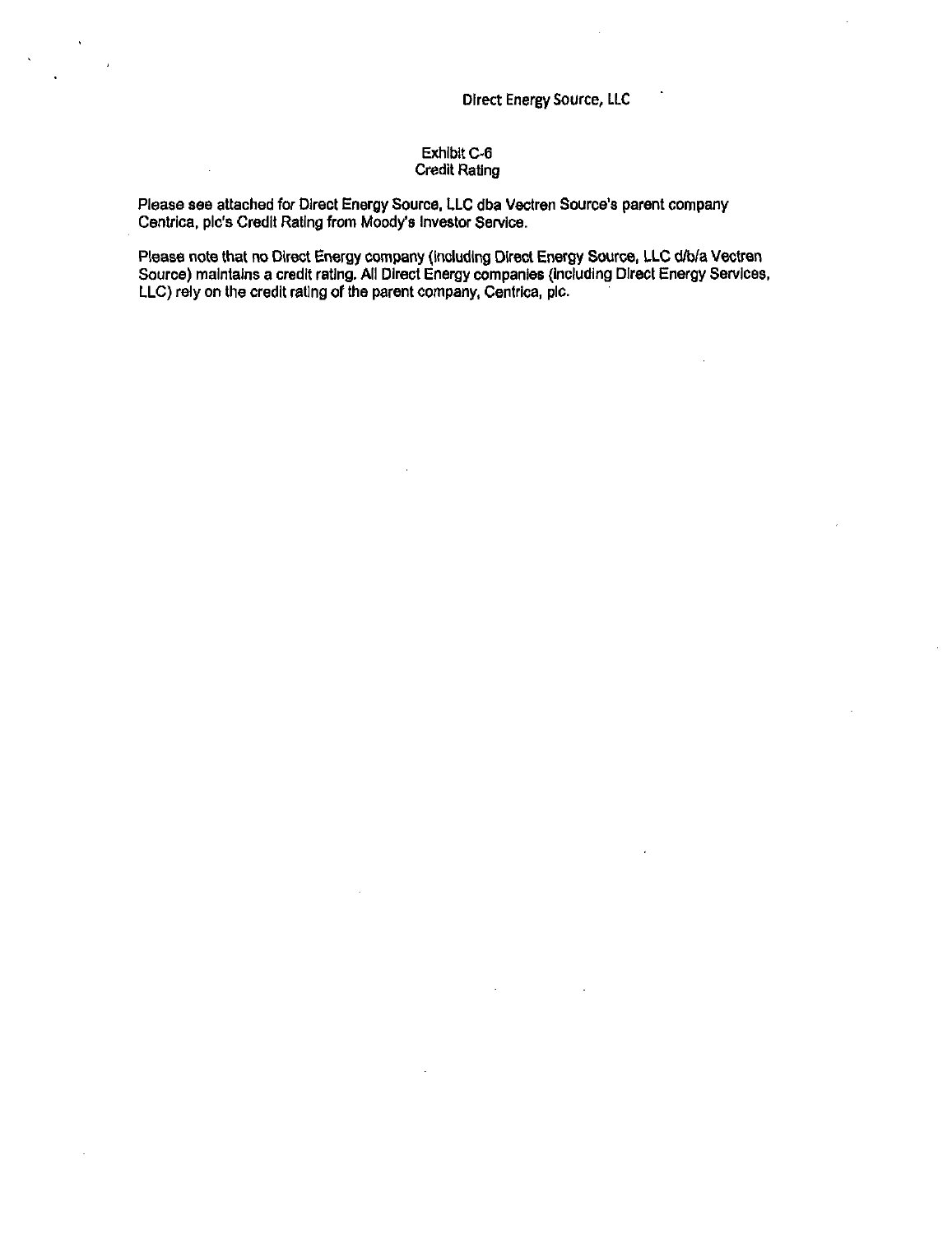# MOODY'S INVESTORS SERVICE

### Credit Opinion: Centrica pic

Global Credit Research -12 Aug 2011

Windsor, United Kingdom

#### Ratings

| Category                                    | Moody's Rating  |
|---------------------------------------------|-----------------|
| Outlook                                     | Stable          |
| Issuer Rating                               | A3              |
| Sr Unsec Bank Credit Facility               | A3              |
| Senior Unsecured                            | A3              |
| Commercial Paper                            | P 2             |
| Other Short Term                            | (P)P-2          |
| <b>Contacts</b>                             |                 |
| <b>Analyst</b>                              | Phone           |
| Neil Gnifiths-Lambeth/London                | 44.20.7772.5454 |
| Helen Francis/London                        |                 |
| Monica Merli/London                         |                 |
| Key Indicators                              |                 |
| Centrica pic[1]                             |                 |
|                                             | 12/31/201       |
| (CFO Pre-W/C + Interest) / Interest Expense | 8.1             |
| (CFO Pre-W/C) / Net Debt                    | 50.4            |
| DOC / Not Daht                              | 27 A            |

12/31/2010 12/31/2009 12/31/2008 12/31/2007 12/31/2006 (CFO Pre-W/C + Interest) / Interest Expense  $\begin{array}{ccc} 8.1x & 7.2x & 7.7x & 9.2x & 6.1x \end{array}$ (CFO Pre-W/C) / Net Debt 50.4% 43.9% 84,8% 126.6% 54.3% RCF/Net Debt 37.4% 31.1% 58.5% 100.1% 38.9% FCF / Net Debt 18.4% 21.8% 47.0% 71.4% -16.8%

[1] Standard adjustments in accordance with "Rating Methodology: Moody's Approach to Global Standard Adjustments in the Analysis of Financial Statements for Non-Financial Corporations, Part 1, Part 2 and Part 3." In addition, Moody's adjusts for one-time items.

Note: For definitions of Moody's most common ratio terms please see the accompanying User's Guide.

#### Opinion

#### Company Profile

Centrica was demerged from British Gas in 1997. It Is the UK's dominant energy supplier providing, mostly under the "British Gas" brand, both gas and electricity to 16.1 miHion residential customers and one milHon small- to mediumsize businesses, as well as energy-related services (such as central heating and boiler maintenance) to 8,7 million residential customers. This activity accounted In the first half of 2011 for approximately 41% of the group's adjusted operating profit.

In the first half of 2011, Centrica satisfied around 36% and 65% of Its total UK gas and electricity supply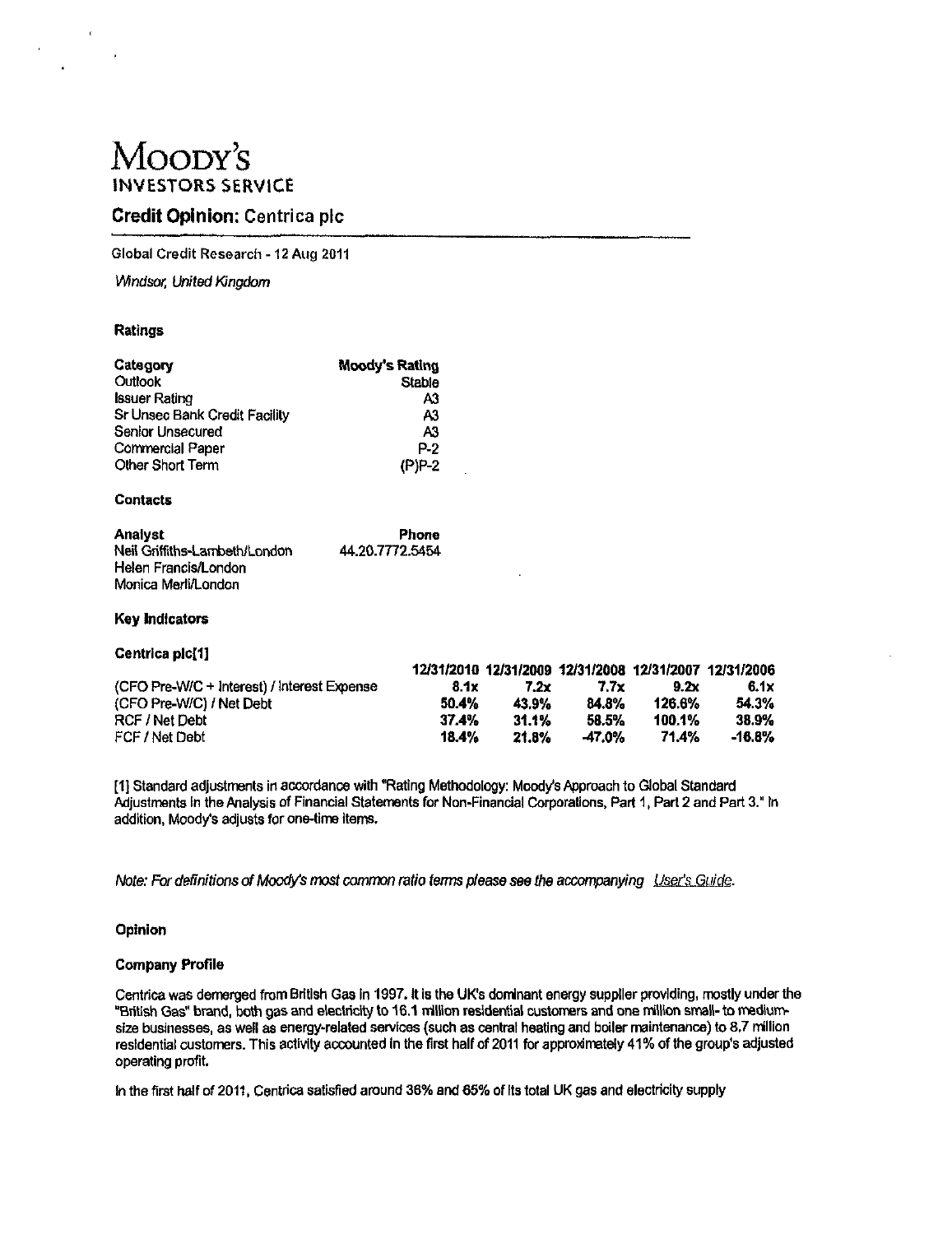requirements, respectively, from its own energy sources. Including notably its Morecambe Bay gas field and power generation capacity of 7.1 GW (Including Its 20% share of British Energy's output). The UK upstream business represented, In the first half of 2011, 42% of the company's adjusted operating profit. Other activities in the UK include gas storage (through the Rough facility) accounting for 3% of the group's adjusted operating profit In the first half of 2011. Finally, Centrica has developed via its subsidiary Direct Energy and successive acquisitions its customer-focused strategy in North America, whldi represented 14% of its total adjusted operating profit In the first half of 2011.

#### Rating Rationale

 $\ddot{\phantom{1}}$ 

Centrica's rating reflects (i) a well established position in UK energy supply but also the competitive nature of that market; (11) a balanced generation portfdio with a mix of gas and nuclear capacity and the hedge provided by the supply business; (iii) the company's moderate scale compared to some-of its European peers; (iv) a significant ongoing capital investment programme; (v) a history of opportunistic M&A activity; and (vi) the historic strength of the group's financial metrics.

#### DETAILED RATING CONSIDERATIONS

The following key factors Influence Centrica's rating under Moody's methodology for Unregulated Utilities and Power Companies, published in August 2009,

#### FACTOR 1: MARKET ASSESSMENT, SCALE AND COMPETITIVE POSITION

Compared to Its pan-European peers, Centrica remains a regional player, albeit sizeable. Its asset base has grown markedly in the past three years to close to GBP19 billion as at 30 June 2011, placing the group in the single-A rating category for the "Size and Scale" sub-factor.

Given that Centrica eams the vast majority of its profits In the UK, the group is exposed to any potential deterioration in conditions in its domestic market. With currently six major players, the liberalised UK gas and electricity supply market is one of the most competitive in Europe as a result of the ability of customers to switch supplier quickly and easily However, UK companies are free to set tariffs without {so far) major political or regulatory hindrance; therefore, they are ultimately able to pass on - over time - wholesale gas and eledridty prices to their business and residential customers. In this regard, we note that Ofgem (the regulator for the gas and electricity markets in Great Britain) announced in June that it was to press ahead with a review having found that action is needed to make energy retail markets work more effectively in the interests of consumers.

Centrica's ability to withstand competitive pressure and ultimately defend its market share is mainly determined by (i) its pricing decisions and those of its competitors, which have so far been disciplined; (ii) the level of competitiveness of its cost base - mostly driven by commodity prices - which in turn stems from its level of vertical Integration, which we discuss below; and (iii) Its levels of service. Of the six leading electridty suppliers to residential customers, British Gas has the largest market share (estimated at around 25%), although this is not materially greater than the shares of its closest conpetitors. However, as a result of Centrica's doninant position In UK gas supply and especially in the residential sector where it holds an estimated 42% market share, Moody's scores the group Baa for the "Conrpetitive Position and Market Structure" sub-factor.

#### FACTOR 2: CASH FLOW PREDICTABILITY OF BUSINESS MODEL

The large gas-fired component of Centrica's power generation fleet (in excess of the market average) is partly balanced by the position It gained In nuclear generation market through its acquisition in 2009 of a 20% interest in British Energy. Combined with a lower carbon intensity relative to its UK peers, its fuel mix positions Centrica in the Baa rating category for the "Fuel Strategy and Mix" sub-factor.

Centrica has historically been short on own-power generation. However, as a result of the completion of the Langage CCGT and the investment in British Energy, Its power generation fleet now allows the group to fully cover the electricity needs of its residential customers in the UK. Moody's views the vertical hedge of Centrica's power supply obligations provided by its physical and contractual positions as a risk mitigant, as the negative impact of higher wholesale power prices on supply margins is mitigated by the incremental cash flows generated by the group's power plants. Conversely, the impact of weaker wholesale power prices is offset by lower procurement costs for its electricity customers and potentially lower fuel costs for Centrica's gas-fired generation capacity, Centrica's upstream gas operations also provide a natural fuel hedge, whereby the negative impact of rising gas prices on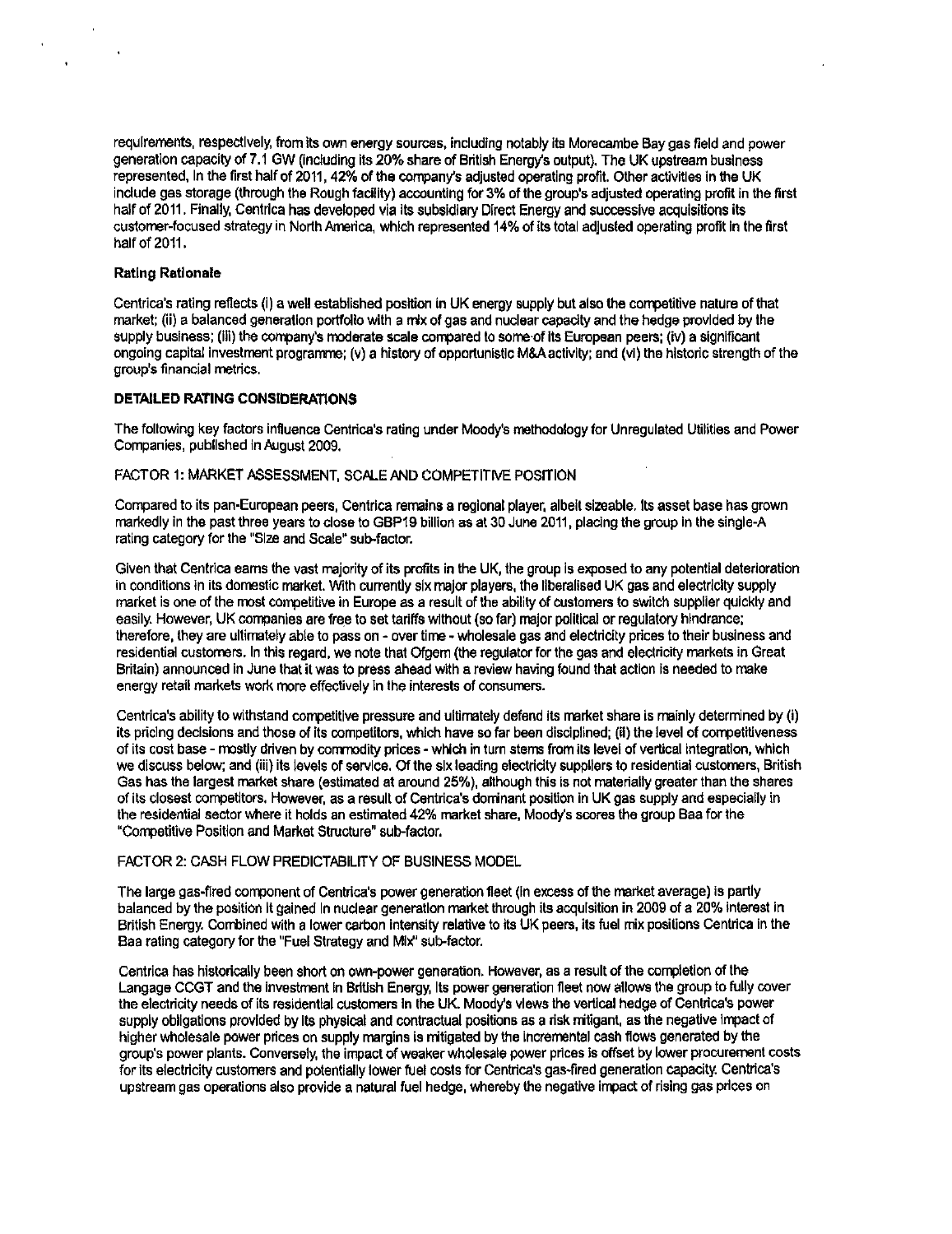supply margins and the challenge to pass these on to customers in the form of tariff increases is mitigated by the additional earnings generated by gas production activities. Moody's notes that Centrica's vertical gas integration is relatively unique in the UK market and, combined with its vertical power integration, positions the group in the single-A rating category for the assodated sub-factor.

In line with its growth strategy for the upstream business, Centrica continues to project material capital expenditure (capex) plans. In particular, Centrica has the option to further develop its portfolio of gas assets foliowing the acquisition of Venture and also has investment opportunities in offshore wind and gas storage. Total group capex for the full-year 2011 Is projected at around GBP1.3 billion (exduding acquisitions), of which 46% and 27% dedicated to UK upstream gas and upstream power, respectively Such vdume of investment canies important execution risk and therefore maps Centrica, like most of its European peers, to the sIngle-B rating category for the sub-factor relative to capital requirements. In addition, Centrica has the opportunity, through its stake in British Energy, to invest in new nudear build projects in partnership with EDF. Moody's notes that such a partidpatlon could result in a reassessment of the group's business risk profile given the construction risk associated with new nuclear generation capacity.

All of Centrica's cash flows are derived from competitive markets. Whilst energy services represent a relatively stable income stream for the group (operating profit from UK residential services was GBP111 million in the first half of 2011, equivalent to 9% of the group, and has consistently been around 10% of the group's total), the North American operations are relatively riskier than the domestic UK business due to greater competition, in Moody's view. In addition, Direct Energy has a short generation position although it is targeting an increase in this position as part of its strategic priorities. All in all, the group maps to the Baa rating category for the sub-factor "Contribution from Low/High-risk Businesses".

#### FACTOR 3: FINANCIAL POLICY

Moody's scores Centrica In the Baa rating category for this factor given Its history of share buy-backs and opportunistic M&A strategy, which has resulted in a number of sizeable transactions, notably the GBP2.3 billion British Energy investment and the GBP1.3 billion acquisition of Venture. Whilst such transactions were aimed at derisking the business and were funded prudently - e.g. through a GBP2.2 billion rights issue in 2008 and the disposal of a majority shareholding In SPE to EDF for GBP1.2 billion, Moody's believes that Centrica Is likely to continue to pursue external growth opportunities should they arise. In particular, management has stated Its Intention to increase Its level of vertical Integration in North America, where It targets a 35%-4G% upstream cover of its supply business (vs.15%-20% today).

Moody's therefore expects Centrica to continue to undertake small bolt-on acquisitions but cautions that further material debt-financed transactions could fall outside the parameters underpinning the current ratings and outlook.

#### FACTOR 4: FINANCIAL STRENGTH METRICS

Centrica recorded In the six months ended 30 June 2011 a small (1 %) increase in net debt as adjusted earnings fell 24%, with operating profit in the UK downstream residential energy business less than half the (unusually high) levels seen in the first half of 2010 and the profitability of the company's gas storage activities significantly reduced. This was only partly offset by higher returns from upstream activities due to higher commodity prices although the change in the mix of profits, together with the increase in the UK supplementary charge payable in respect of profits from oil and gas production in the UK and UK Continental Shelf, led to a higher tax rate. Centrica expects to deliver year on year earnings growth for 2011 as a whole but with a shift from downstream to upstream and with increases at the operating profit level being largely offset by higher taxes. The current A3 / P-2 ratings are based on Moody's expectation that, taking into account its current business risk profile and financial policy, as discussed above, Centrica will maintain its ratio of retained cash flow (RCF) to net debt in the mid-twenties or higher.

#### **Liquidity**

Centrica's liquidity profile is strong, underpinned by (i) GBP2.7 billion of committed bi-lateral banking facilities most of which don't mature until July 2016; and (II) GBP439 million of cash and cash equivalents on balance sheet at the end of June 2011. All bi-laleral agreements have no financial covenants and a non-recuning material adverse change (MAC) dause applicable only at the time of signing of these agreements which, given that the agreements have been signed, does not impair the strength of the facilities. In addition, Moody's takes comfort from the group's policy to maintain sufficient cash and undrawn facilities to allow the group to survive 12 months under a stress tested scenario.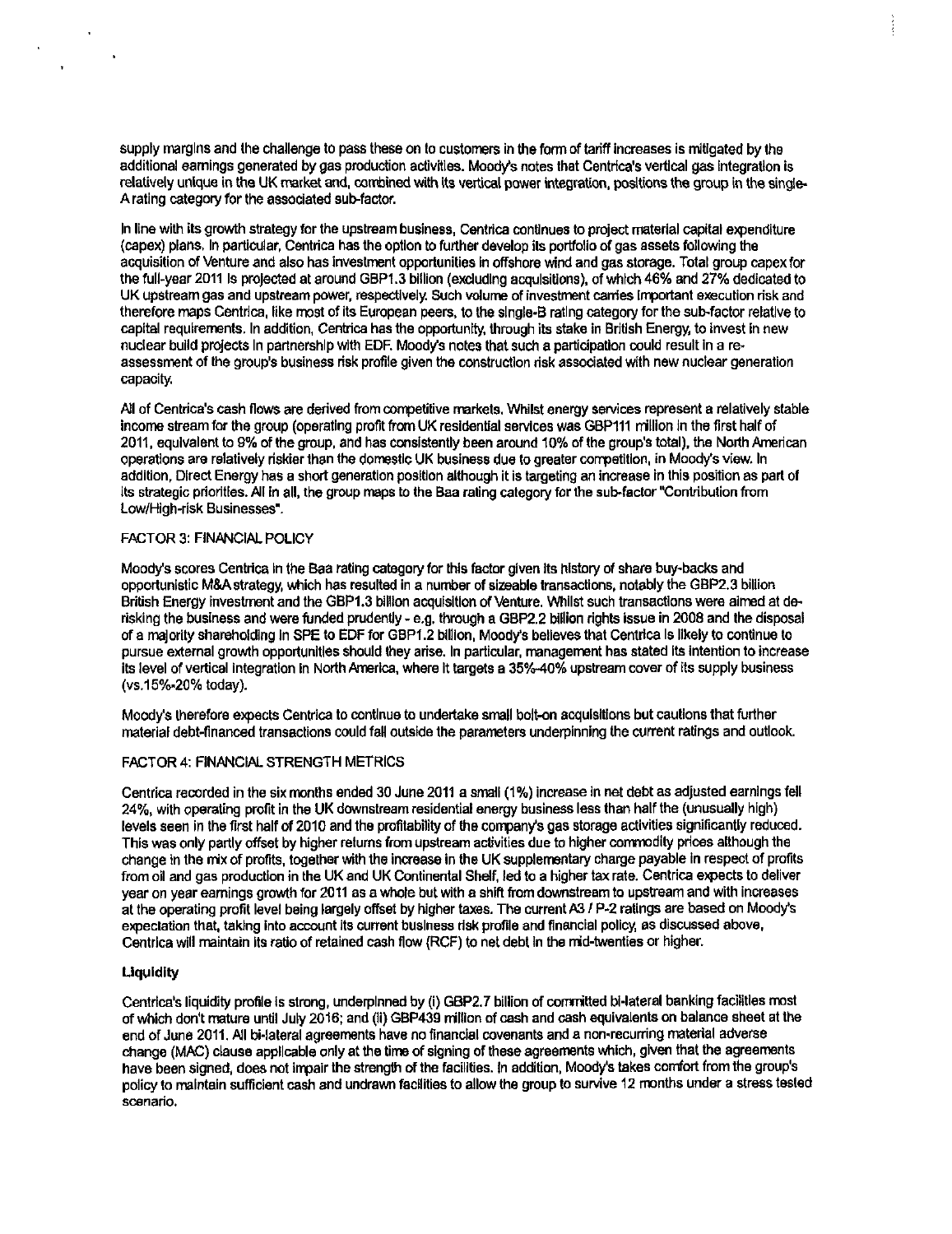The combination of Centrica's cash flows and stand-by facilities allows it to cover comfortably its capex (approximately GBP1.3 billion earmarked for 2011, excluding acquisitions), dividends and refinancing needs (shortterm debt was GBP78 million at 30 June 2011) over the next 12 months. In addition, the group faces limited reflnandng risk as its next debt maturity {other than the bi-laleral bank fadlities) is not before November 2012, when a GBP286 million bond matures.

#### Rating Outlook

The stable outlook is based on Moody's expectation that Centrica will maintain its ratio of RCF to net debt in the midtwenties or higher.

#### What Could Change the Rating • Up

Given Centrica's ambitious growth strategy, which may entail M&A activity, its ratings are unlikely to see upward pressure.

#### What Could Change the Rating - Down

- A large debt-funded acquisition with little near-term earnings, or a sustained deterioration of the company's residential retail margins, resulting either way in finandal metrics falling outside the parameters supporting current ratings, as discussed above.

- Inability to replace cash flows from depleting upstream production would, over the long-term, exert downward pressure on the ratings.

#### Rating Factors

#### Centrica pic

| Unregulated Utilities                                       | Aaa | Aa      | A    | Baa  | Ba | в | Caa |
|-------------------------------------------------------------|-----|---------|------|------|----|---|-----|
| Factor 1: Market Assessment, Scale & Competitive            |     |         |      |      |    |   |     |
| Postton (25%)                                               |     |         |      |      |    |   |     |
| a) Size and Scale                                           |     |         | X    |      |    |   |     |
| (b) Competitive Position and Market Structure               |     |         |      | x    |    |   |     |
| Factor 2: Cash Flow Predictability of Business Model        |     |         |      |      |    |   |     |
| (25%)                                                       |     |         |      |      |    |   |     |
| a) Fuel Strategy and Mix                                    |     |         |      | x    |    |   |     |
| b) Degree of Integration and Hedging Strategy               |     |         | x    |      |    |   |     |
| c) Capital Requirements and Operational Performance         |     |         |      |      |    | x |     |
| d) Contribution from Low/High Risk Businesses               |     |         |      | x    |    |   |     |
| <b>Factor 3: Financial Policy (10%)</b>                     |     |         |      |      |    |   |     |
| la) Financial Policy                                        |     |         |      | x    |    |   |     |
| [Factor 4: Financial Strength Metrics (40%) [1][2]          |     |         |      |      |    |   |     |
| a) (CFO Pre-W/C + Interest) / Interest Expense (3 year Avg) |     |         | 7.7x |      |    |   |     |
| b) (CFO Pre-W/C) / Net Debt (3 year Avg)                    |     | 53.2%   |      |      |    |   |     |
| c) RCF / Net Debt (3 year Avg)                              |     | 138.1%I |      |      |    |   |     |
| d) FCF / Net Debt (3 year Avg)                              |     |         |      | 9.4% |    |   |     |
| Rating:                                                     |     |         |      |      |    |   |     |
| a) Indicated Rating from Grid                               |     |         |      | Baa1 |    |   |     |
| b) Actual Rating Assigned                                   |     |         | A3   |      |    |   |     |

[1] Standard adjustments in accordance with "Rating Methodology: Moody's Approach to Global Standard Adjustments in the Analysis of Financial Statements for Non-Financial Corporations, Part 1, Part 2 and Part 3." In addition, Moody's adjusts for one-time items, [2] As of December 31,2010; Source: Moody's Financial MetrlcsTM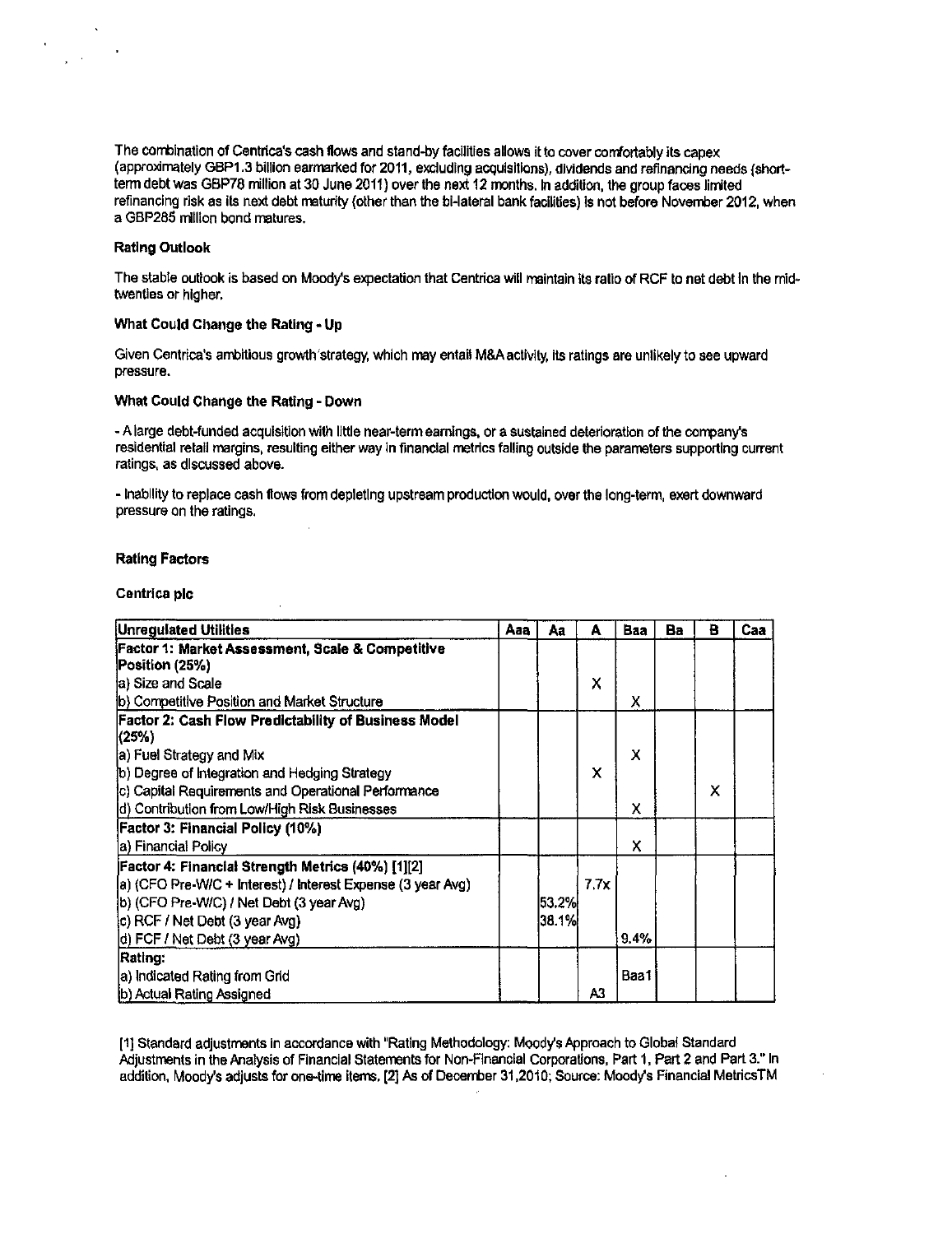# Moody's INVESTORS SERVICE

© 2012 Moody's Investors Service, Inc. and/or its licensors and affiliates [collectively, "MOODY'S"). All rights reserved.

CREDIT RATINGS ISSUED BY MOODY'S INVESTORS SERVICE, INC. ("MIS") AND ITS AFFIUATES ARE MOODY'S CURRENT OPINIONS OF THE RELATIVE FUTURE CREDIT RISK OF ENTITIES, CREDIT COMMITMENTS, OR DEBT OR DEBT-UKE SECURITIES, AND CREDIT RATINGS AND RESEARCH PUBLICATIONS PUBLISHED BY MOODY'S ("MOODY'S PUBLICATIONS") MAY INCLUDE MOODY'S CURRENT OPINIONS OF THE RELATIVE FUTURE CREDIT RISK OF ENTITIES, CREDIT COMMITMENTS, OR DEBT OR DEBT-LIKE SECURITIES. MOODY'S DEFINES CREDIT RISK AS THE RISK THAT AN ENTITY MAY NOT MEET ITS CONTRACTUAL, FINANCIAL OBLIGATIONS AS THEY COME DUE AND ANY ESTIMATED FINANCIAL LOSS IN THE EVENT OF DEFAULT. CREDIT RATINGS DO NOT ADDRESS ANY OTHER RISK, INCLUDING BUT NOT LIMITED TO: LIQUIDITY RISK, MARKET VALUE RISK, OR PRICE VOLATILITY. CREDIT RATINGS AND MOODY'S OPINIONS INCLUDED IN MOODY'S PUBLICATIONS ARE NOT STATEMENTS OF CURRENT OR HISTORICAL FACT. CREDIT RATINGS AND MOODY'S PUBLICATIONS DO NOT CONSTITUTE OR PROVIDE INVESTMENT OR FINANCIAL ADVICE, AND CREDIT RATINGS AND MOODY'S PUBLICATIONS ARE NOT AND DO NOT PROVIDE RECOMMENDATIONS TO PURCHASE, SELL, OR HOLD PARTICULAR SECURITIES. NEITHER CREDIT RATINGS NOR MOODY'S PUBLICATIONS COMMENT ON THE SUITABILITY OF AN INVESTMENT FOR ANY PARTICULAR INVESTOR. MOODY'S ISSUES ITS CREDIT RATINGS AND PUBLISHES MOODY'S PUBLICATIONS WITH THE EXPECTATION AND UNDERSTANDING THAT EACH INVESTOR WILL MAKE ITS OWN STUDY AND EVALUATION OF EACH SECURITY THAT IS UNDER CONSIDERATION FOR PURCHASE, HOLDING. OR SALE.

ALL INFORMATION CONTAINED HEREIN IS PROTECTED BY LAW, INCLUDING BUT NOT LIMITED TO, COPYRIGHT LAW, AND NONE OF SUCH INFORMATION MAY BE COPIED OR OTHERWISE REPRODUCED, REPACKAGED. FURTHER TRANSMITTED, TRANSFERRED. DISSEMINATED. REDISTRIBUTED OR RESOLD, OR STORED FOR SUBSEQUENT USE FOR ANY SUCH PURPOSE, IN WHOLE OR IN PART. IN ANY FORM OR MANNER OR BY ANY MEANS WHATSOEVER, BY ANY PERSON WITHOUT MOODrS PRIOR WRITTEN CONSENT. All information contained herein is obtained by MOODY'S from sources believed by it to be accurate and reliable. Because of the possibility of human or mechanical error as well as other factors, however, all information contained herein is provided "AS IS" without wananty of any kind. MOODY'S adopts all necessary measures so that the infomiatlon It uses In assigning a credit rating is of sufficient quality and from sources Moody's considers to be reliable, including, when appropriate, independent third-party sources. However, MOODY'S Is not an auditor and cannot in every instance independently verify or validate information received in the rating process. Under no circumstances shall MOODY'S have any liability to any person or entity for (a) any loss or damage in whole or in part caused by, resulting from, or relating to, any error (negligent or othenwise) or other circumstance or contingency wltiiin or outside the control of MOODY'S or any of its directors, officers, employees or agents in connection with the procurement, collection, compilation, analysis, interpretation, communication, publication or delivery of any such information, or (b) any direct, indirect, special, consequential, compensatory or incidental damages whatsoever (induding without limitation, lost profits), even If MOODY'S Is advised in advance of the possibility of such damages, resulting from the use of or inability to use. any such information. The ratings, financial reporting analysts, projections, and other observations, if any, constituting part of the Infomiation contained herein are, and must be construed solely as, statements of opinion and not statements of fact or recommendations to purchase, sell or hold any securities. Each user of the information contained herein must make its own study and evaluation of each security It may consider purchasing, holding or selling. NO WARRANTY, EXPRESS OR